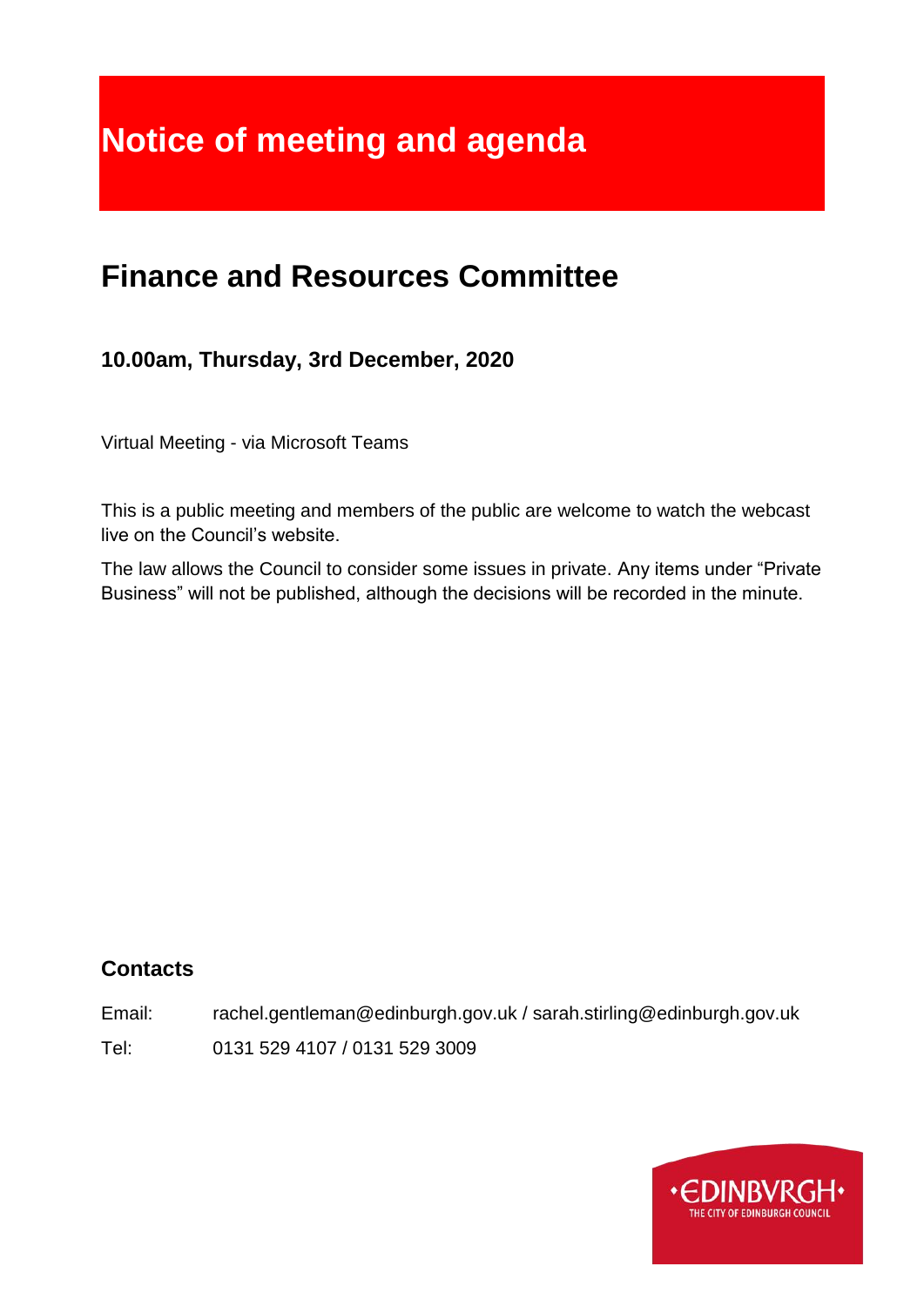# **1. Order of business**

**1.1** Including any notices of motion and any other items of business submitted as urgent for consideration at the meeting.

# **2. Declaration of interests**

**2.1** Members should declare any financial and non-financial interests they have in the items of business for consideration, identifying the relevant agenda item and the nature of their interest.

#### **3. Deputations**

**3.1** If any.

#### **4. Minutes**

| 4.1                           | Minute of the Finance and Resources Committee of 29 October<br>2020 – submitted for approval as a correct record | $7 - 20$  |  |
|-------------------------------|------------------------------------------------------------------------------------------------------------------|-----------|--|
| 4.2                           | Minute of the Finance and Resources Committee of 5 November<br>2020 – submitted for approval as a correct record | $21 - 24$ |  |
| <b>5. Forward Planning</b>    |                                                                                                                  |           |  |
| 5.1                           | Finance and Resources Committee Work Programme                                                                   | $25 - 32$ |  |
| 5.2                           | Finance and Resources Committee Rolling Actions Log                                                              | $33 - 40$ |  |
| <b>6. Business Bulletin</b>   |                                                                                                                  |           |  |
| 6.1                           | <b>Business Bulletin</b>                                                                                         | $41 - 44$ |  |
| <b>7. Executive decisions</b> |                                                                                                                  |           |  |
| 7.1                           | Revenue Budget 2020/21: Progress Update – Report by the<br><b>Executive Director of Resources</b>                | $45 - 64$ |  |
| 7.2                           | Treasury Management: Mid-Term Report 2020/21 - Report by                                                         | $65 - 80$ |  |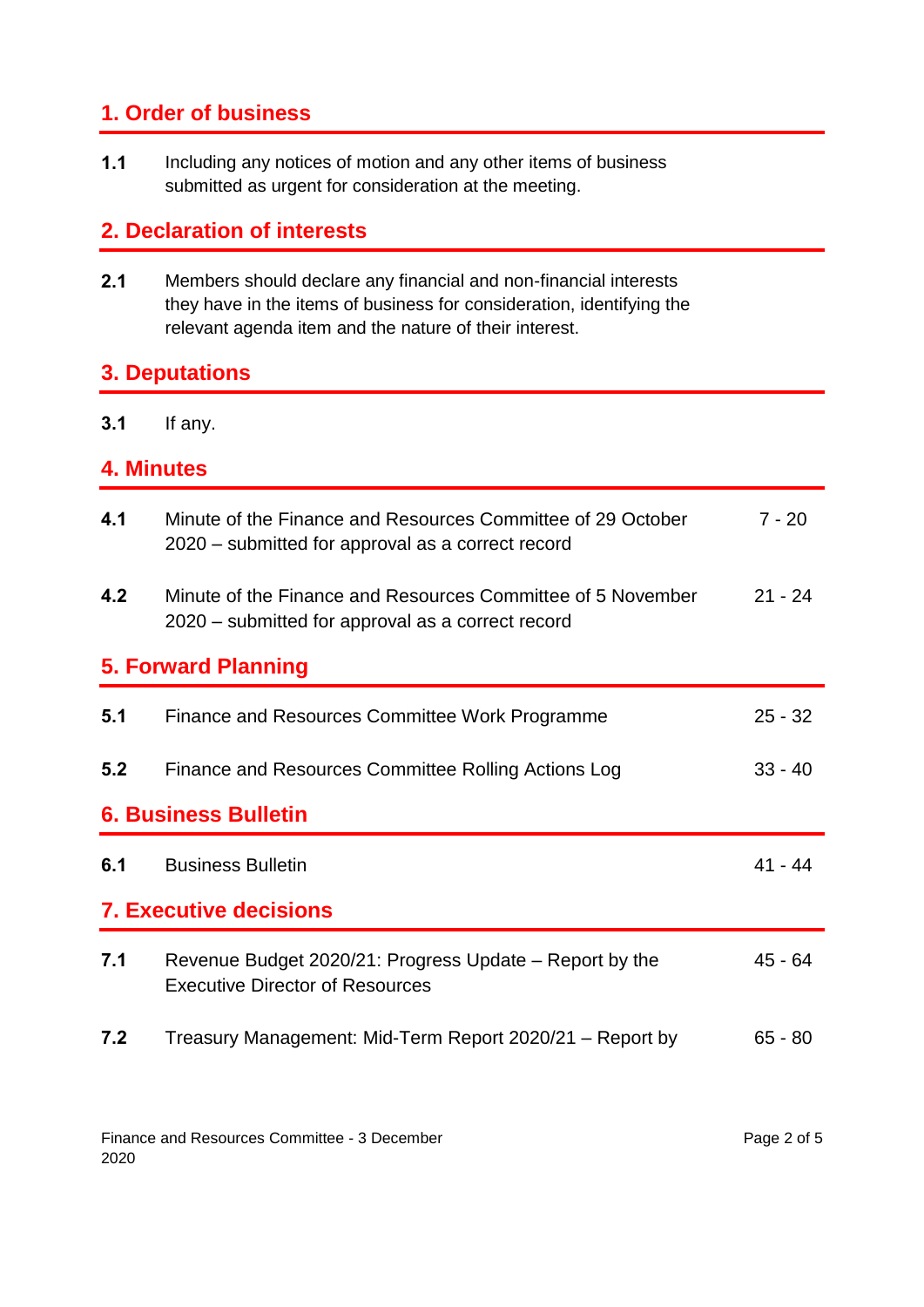the Executive Director of Resources

| 7.3  | Corporate Health and Safety Strategy and Plan 2020-22 - Report<br>by the Executive Director of Resources               | $81 - 88$   |  |  |  |
|------|------------------------------------------------------------------------------------------------------------------------|-------------|--|--|--|
| 7.4  | Award of Contract for an Employee Benefits Platform – Report by<br>the Executive Director of Resources                 | $89 - 94$   |  |  |  |
| 7.5  | Tron Kirk, Edinburgh – Report by the Executive Director of<br><b>Resources</b>                                         | $95 - 102$  |  |  |  |
| 7.6  | Queensferry Harbour Repairs - Report by the Executive Director<br>of Resources                                         | $103 - 108$ |  |  |  |
| 7.7  | Workforce Dashboard - September 2020 - Report by the<br><b>Executive Director of Resources</b>                         | $109 - 120$ |  |  |  |
| 7.8  | Award of Contract for the Treatment and Disposal of Bulky Waste<br>- Report by the Executive Director of Place         | 121 - 126   |  |  |  |
| 7.9  | Waiver Extension for Haulage of Waste to Disposal Outlets -<br>Report by the Executive Director of Place               | $127 - 130$ |  |  |  |
| 7.10 | Contract Extensions for Edinburgh Employability Services -<br>Report by the Executive Director of Place                | 131 - 136   |  |  |  |
| 7.11 | Contract Award for Managed Print Services – Report by the<br><b>Executive Director of Resources</b>                    | 137 - 146   |  |  |  |
|      | <b>8. Routine decisions</b>                                                                                            |             |  |  |  |
| 8.1  | 65 Shore, Edinburgh - Proposed New Lease - Report by the<br><b>Executive Director of Resources</b>                     | 147 - 150   |  |  |  |
| 8.2  | Gilmore Park, Fountainbridge, Edinburgh - Proposed Substation<br>Lease - Report by the Executive Director of Resources | 151 - 154   |  |  |  |
| 8.3  | Summary Report on Property Transactions Concluded under<br>Delegated Authority – Report by the Executive Director of   | 155 - 164   |  |  |  |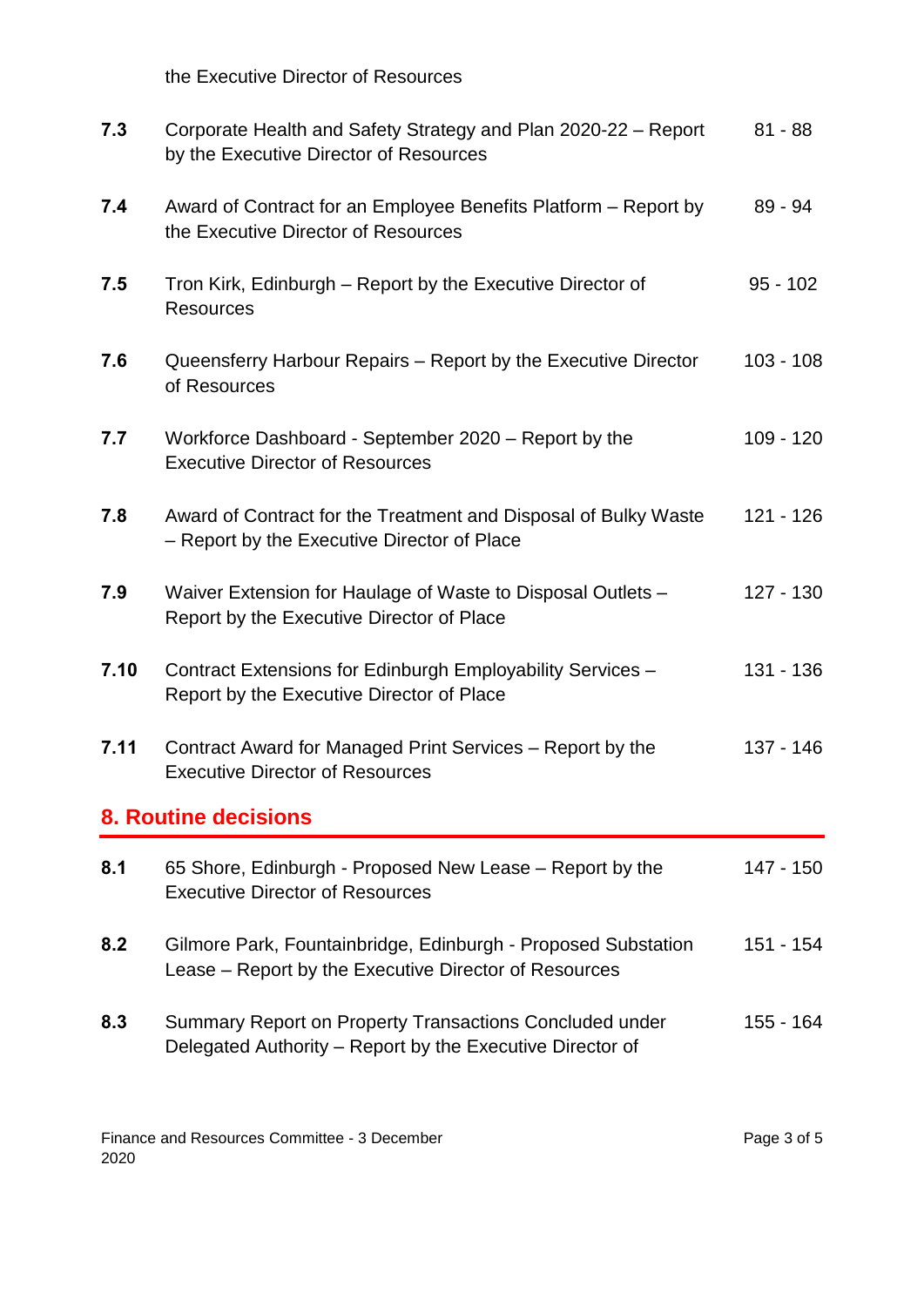#### **9. Motions**

**9.1** None.

#### **10. Resolution to consider in private**

**10.1** The Committee, is requested under Section 50(A)(4) of the Local Government (Scotland) Act 1973, to exclude the public from the meeting for the following items of business on the grounds that they would involve the disclosure of exempt information as defined in Paragraphs 8, 9 and 12 of Part 1 of Schedule 7A of the Act.

#### **11. Private Reports**

| 11.1 | Settlement of RE: FIT Saving Guarantee – Report by the<br><b>Executive Director of Resources</b>      | 165 - 172 |
|------|-------------------------------------------------------------------------------------------------------|-----------|
| 11.2 | Communities and Families Learning Estate – Project Contract<br>Awards – Report by the Chief Executive | 173 - 186 |

#### **Andrew Kerr**

Chief Executive

#### **Committee Members**

Councillor Rob Munn (Convener), Councillor Joan Griffiths (Vice-Convener), Councillor Alasdair Rankin, Councillor Chas Booth, Councillor Graeme Bruce, Councillor Gavin Corbett, Councillor George Gordon, Councillor Graham Hutchison, Councillor Andrew Johnston, Councillor Neil Ross and Councillor Mandy Watt

#### **Information about the Finance and Resources Committee**

The Finance and Resources Committee consists of 11 Councillors and is appointed by the City of Edinburgh Council.

#### **Further information**

If you have any questions about the agenda or meeting arrangements, please contact Rachel Gentleman or Sarah Stirling, Committee Services, City of Edinburgh Council,